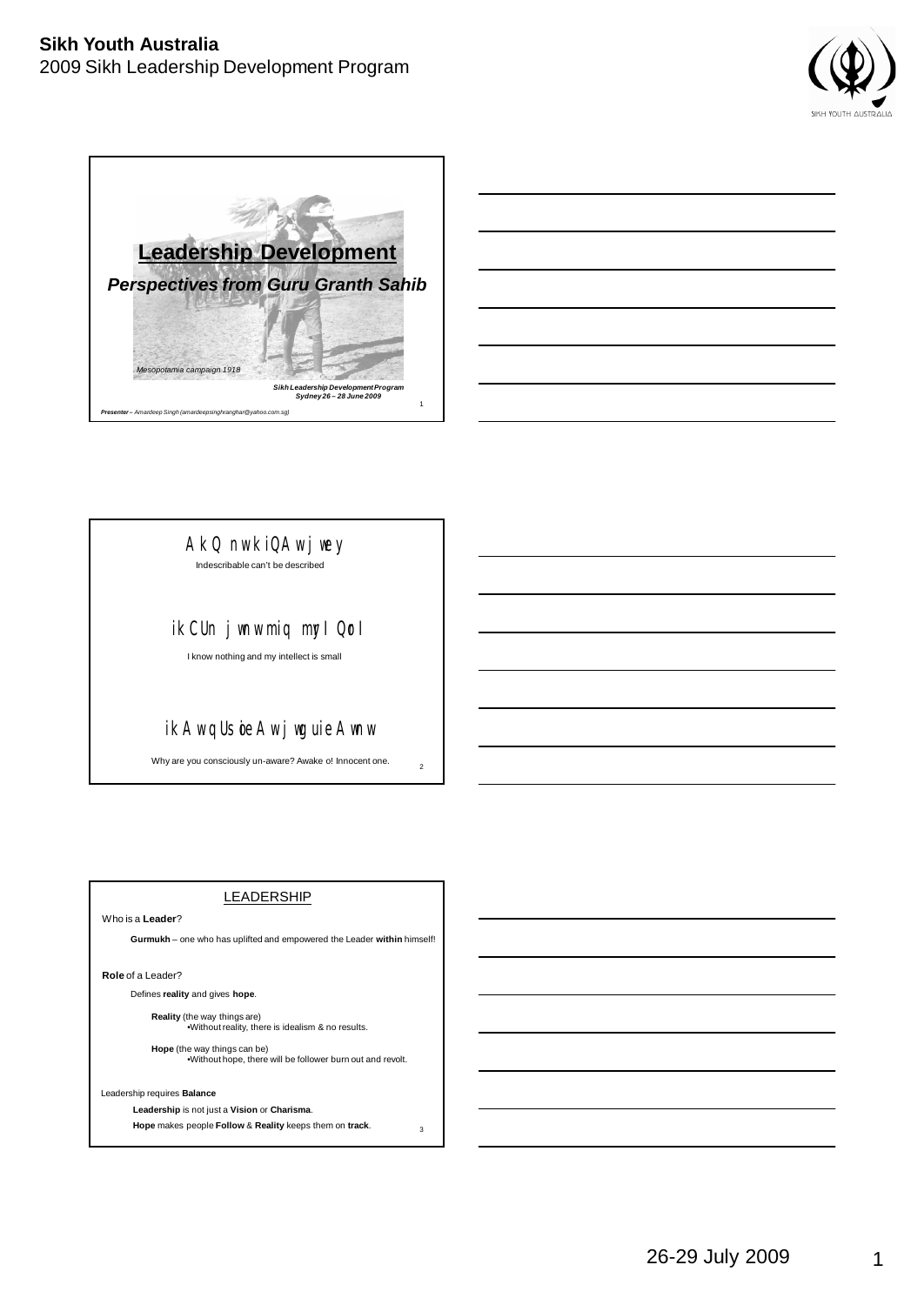

### REAL vs REALITY

Why **I** am **I**, and not **You**? What was **I**, before **I** was **I**?

What will **I** be, after **I** am not **I**?

What happens to man's awareness as the outer form changes with time?

These are most profound questions pertaining to man's *BEING* and *AWARENESS*.

jn nwnk ibnu Awpw cin'imt'n Bin ki kwei] *Nanak says, without knowing one's own self, the moss of doubt is not removed.*

4

These questions cease with emergence of *Leadership* within.







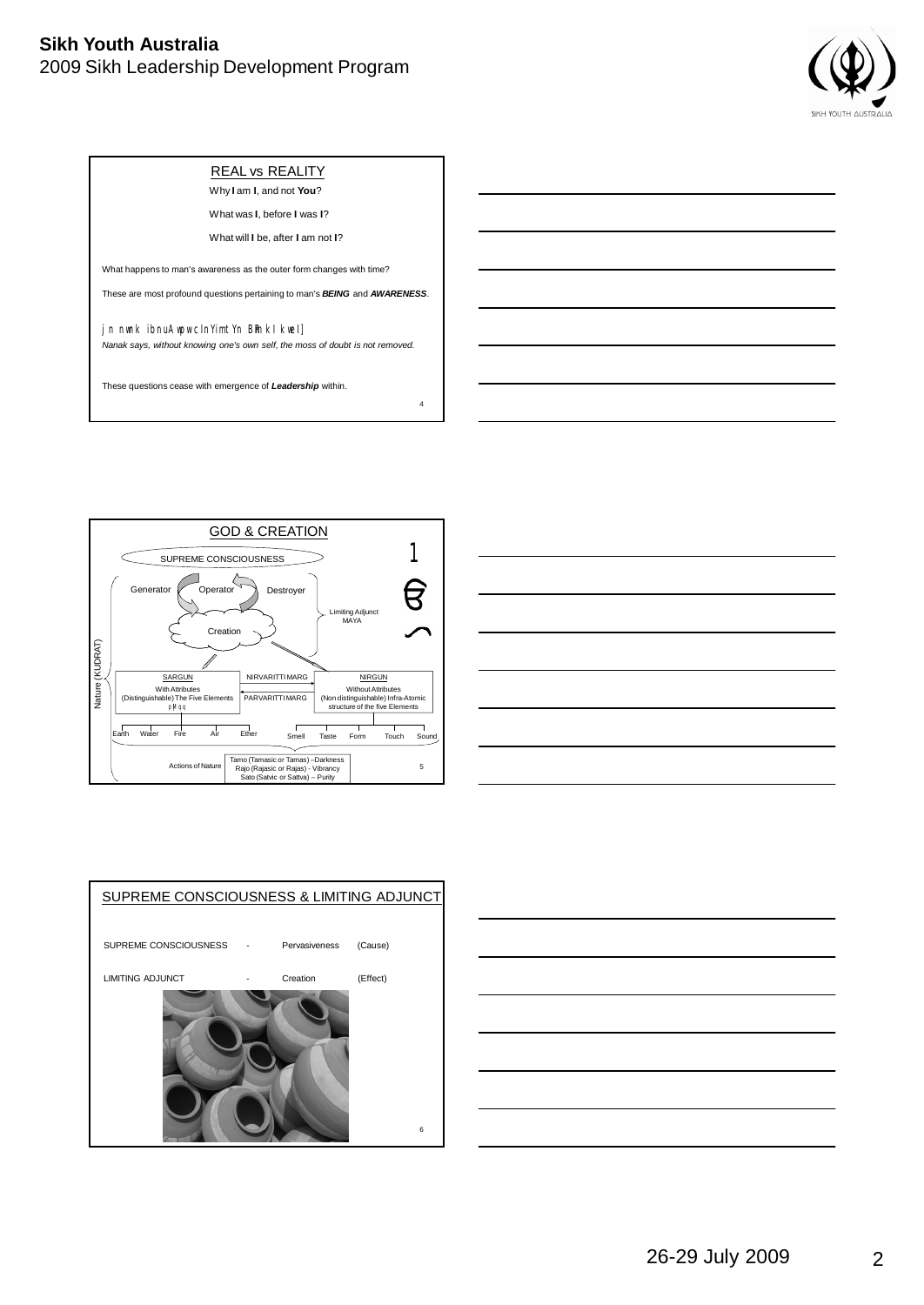











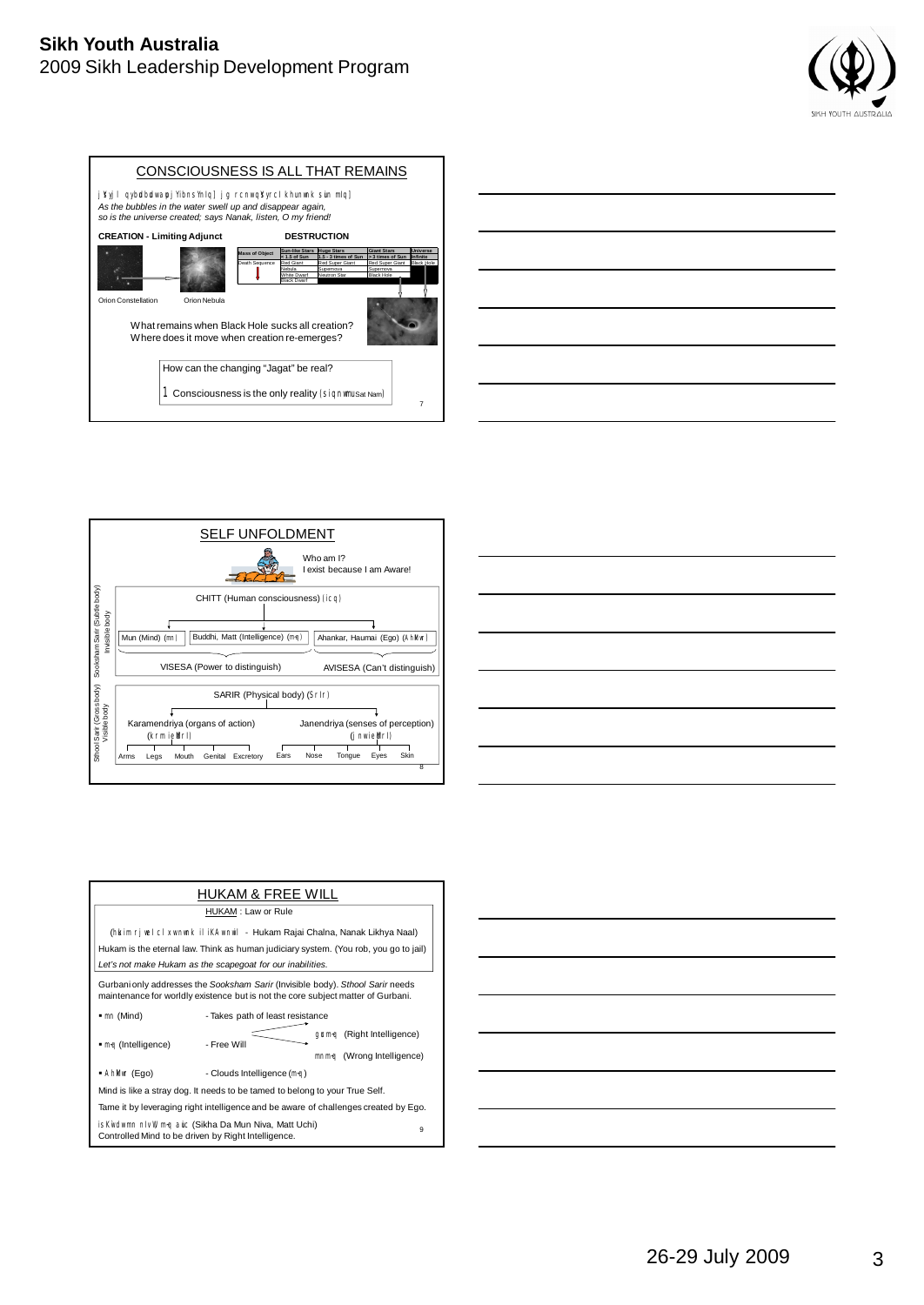









#### WHAT IS DEATH?

•Is death a physical phenomenon?

• Death in Gurbani is when wrong intelligence (mn m~q) is used to manage mind (mn) under the shaded influence of Ego (ham'/ Ahlkur).

• Death is **Non Awareness** based human **consciousness**.

Can there be **Leadership** without **Aware consciousness**?

12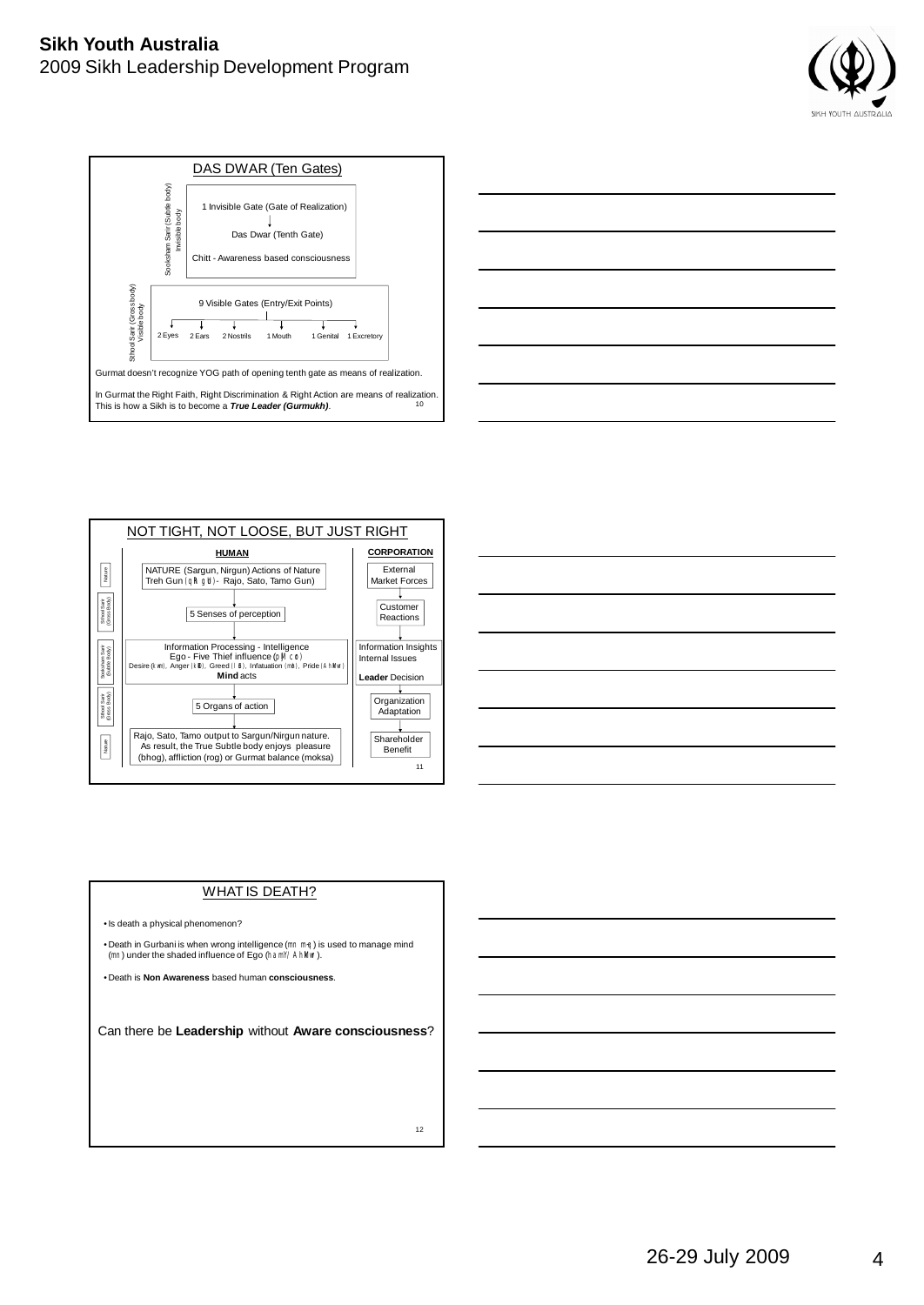









#### PRIME VERSUS ORGAN CONSCIOUSNESS

- Do I consciously tell my heart to beat?
- What makes WBC come together to fight against a virus?
- Clearly there is a linkage between organ consciousness and human consciousness.
- The organs by them-selves do not have 5 senses of perception.
- Five senses present in the collective body system.



15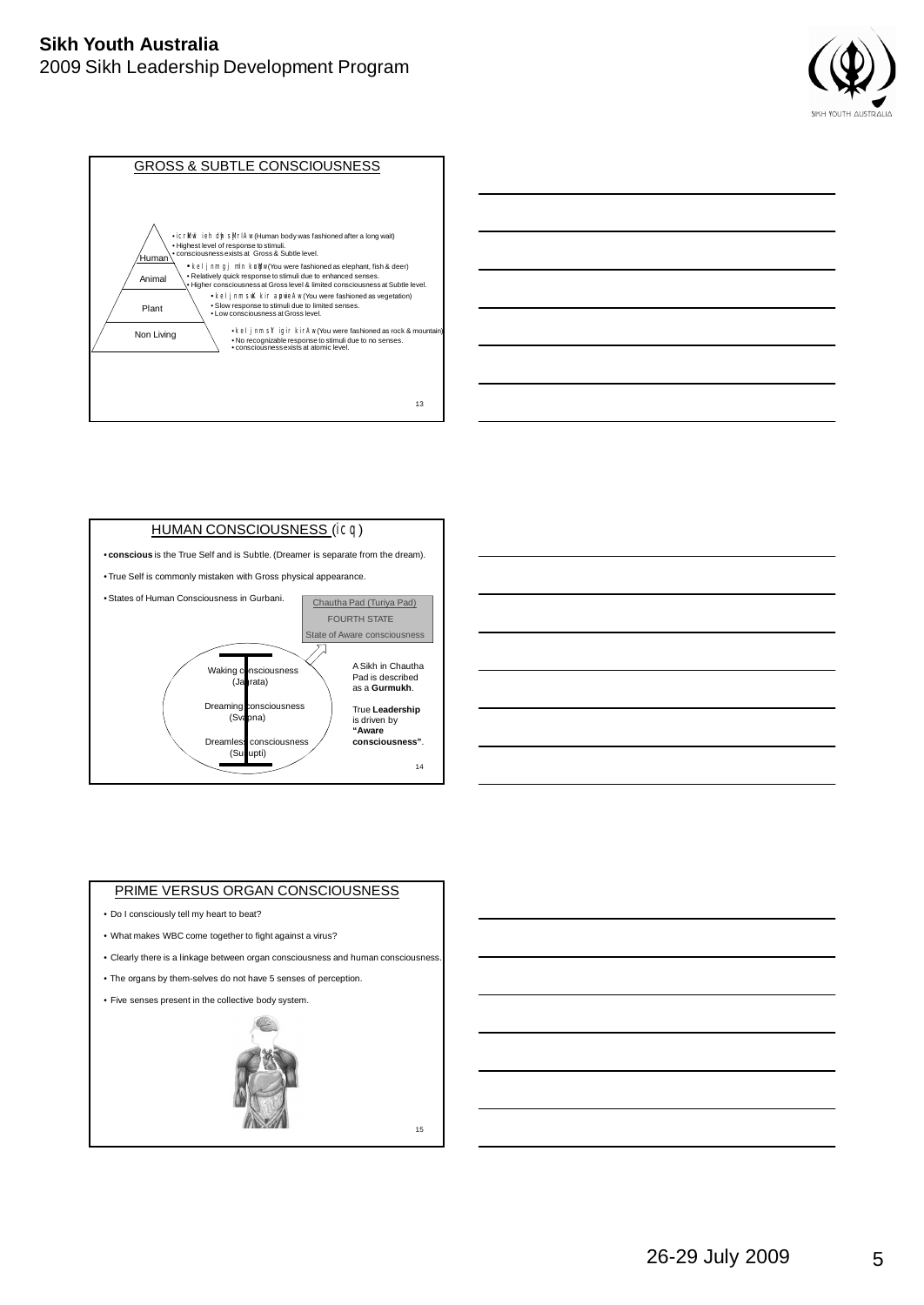









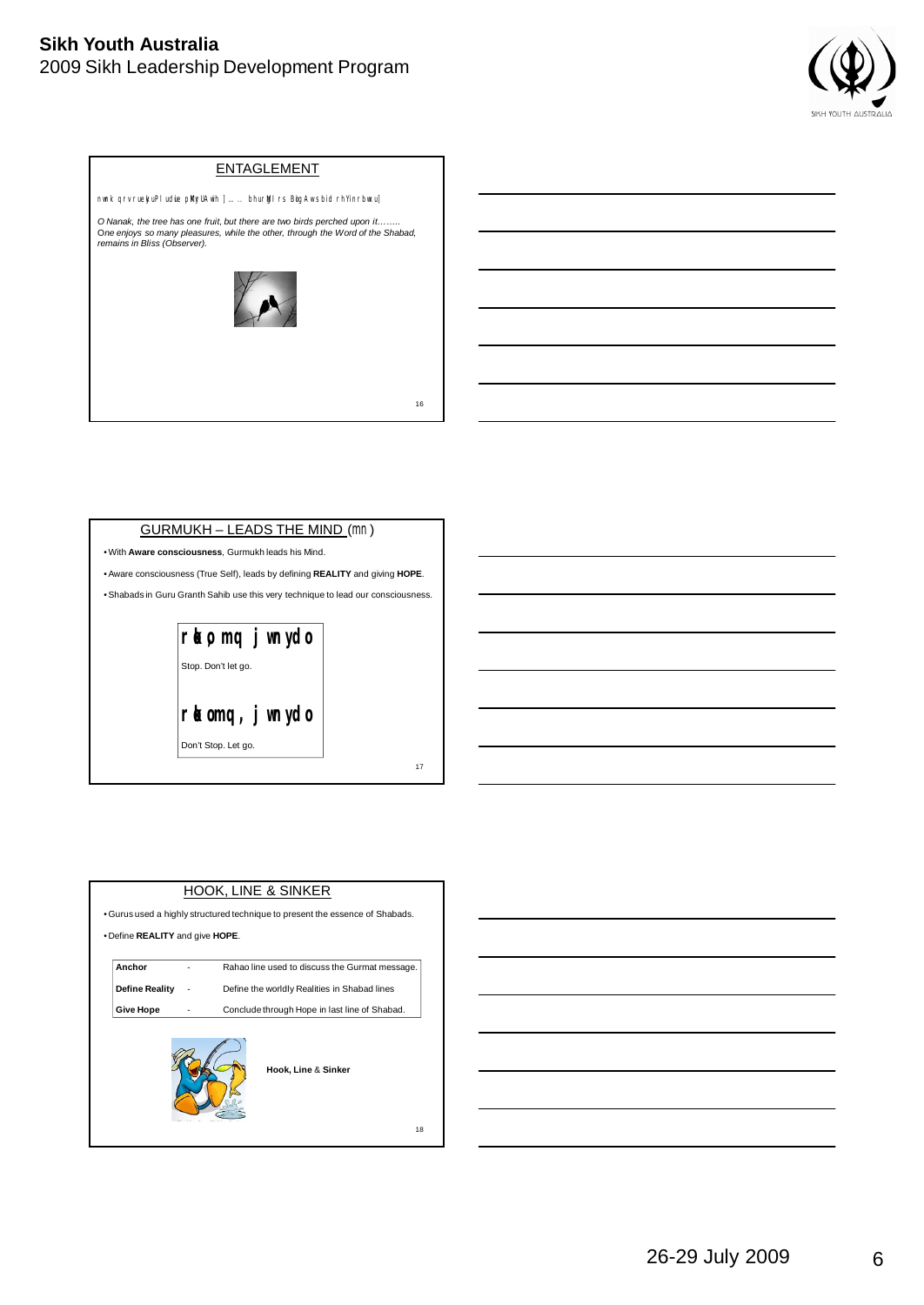















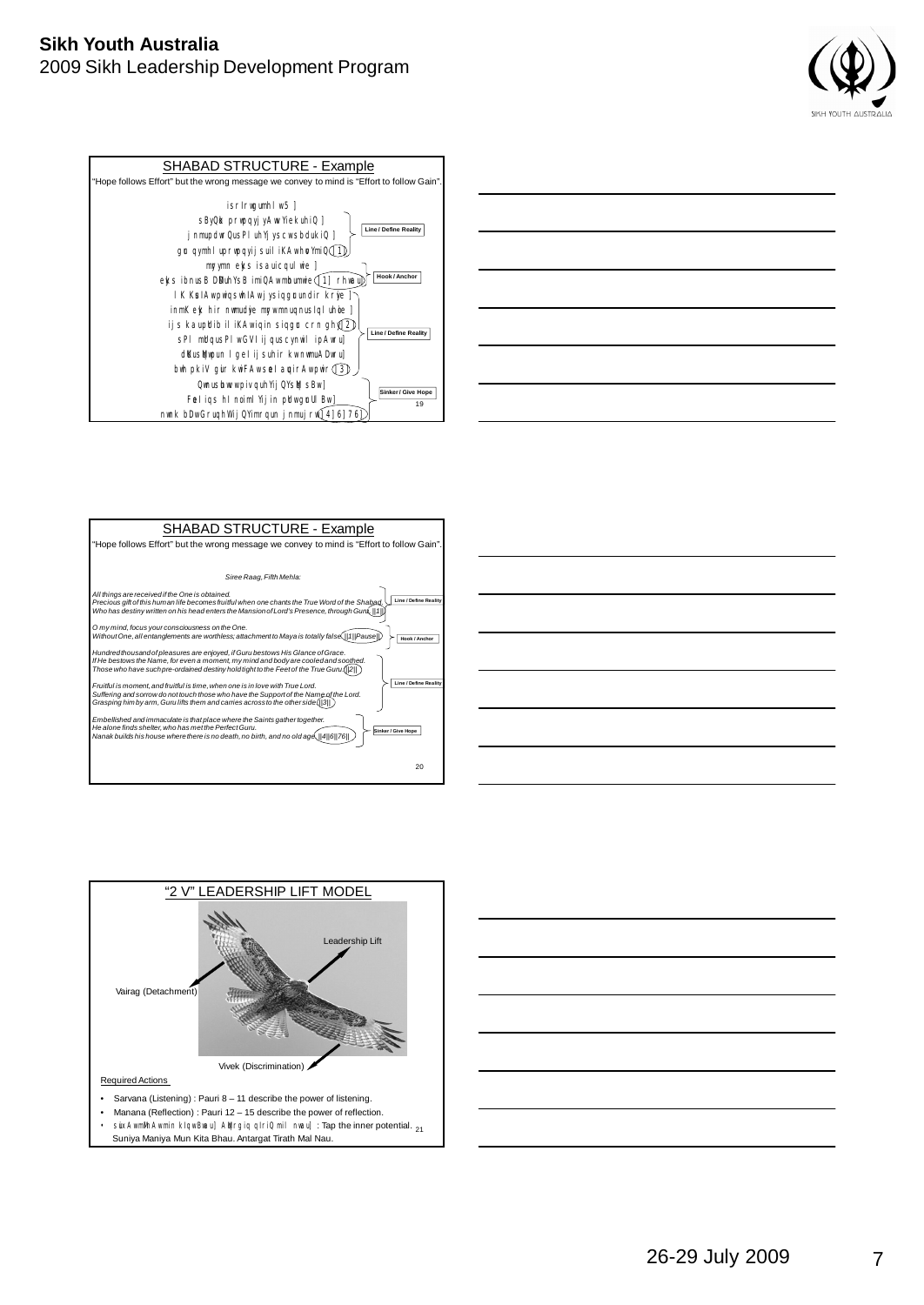